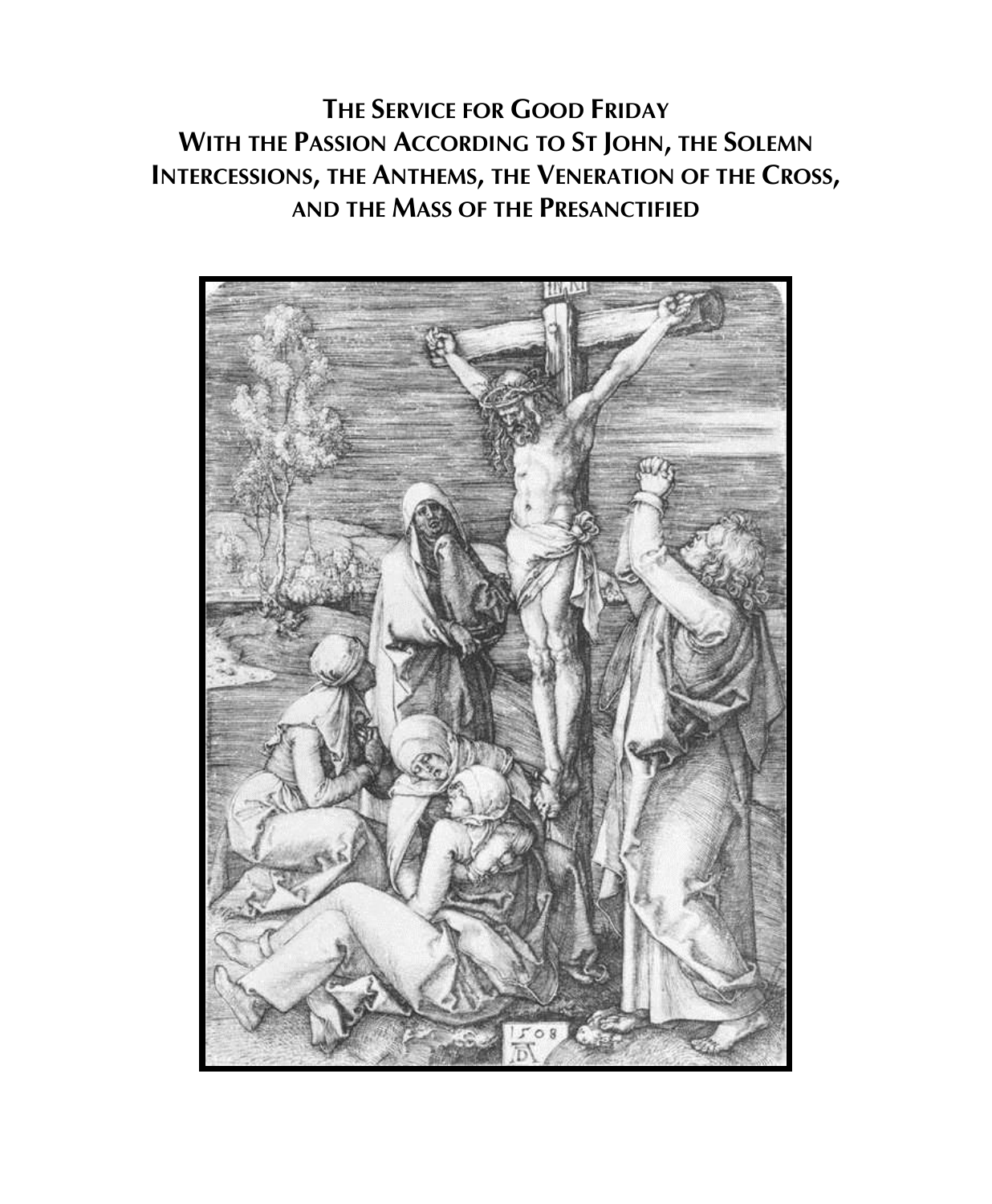# **GOOD FRIDAY LITURGY, BAS – P.308**

GOOD FRIDAY INTRODUCTION (p.308) *(Stand)*

**HYMN CP 198: O SACRED HEAD SORE WOUNDED** *(Stand)*

*THE COLLECT (Stand) Almighty God, look graciously, we pray, on this your family, for whom our Lord Jesus Christ was willing to be betrayed and given into the hands of sinners, and to suffer death upon the cross; who now lives and reigns with you and the Holy Spirit, one God, for ever and ever.* **Amen.**

#### **THE PROCLAMATION OF THE WORD** *(Sit)*

FIRST READING: *ISAIAH 52:13-53:12*

PSALM: *22* (PAGE 728)

SECOND READING: *HEBREWS 10:16-25*

#### **HYMN CP 386 : WHEN I SURVEY THE WONDROUS CROSS** *(Stand)*

THE PASSION OF OUR LORD JESUS CHRIST ACCORDING TO JOHN: *JOHN 18:1-19:42*

*The Congregation may sit for the passion but stand when He comes to Golgotha.*

SERMON: A Reading from the Traditional Good Friday Sermon of Pope Saint Leo the Great *(Sit)* (Sit)

#### **HYMN CP 202: THERE IS A GREEN HILL FAR AWAY (***Stand)*

**THE SOLEMN INTERCESSION** *(p.309) (Kneel or Sit)*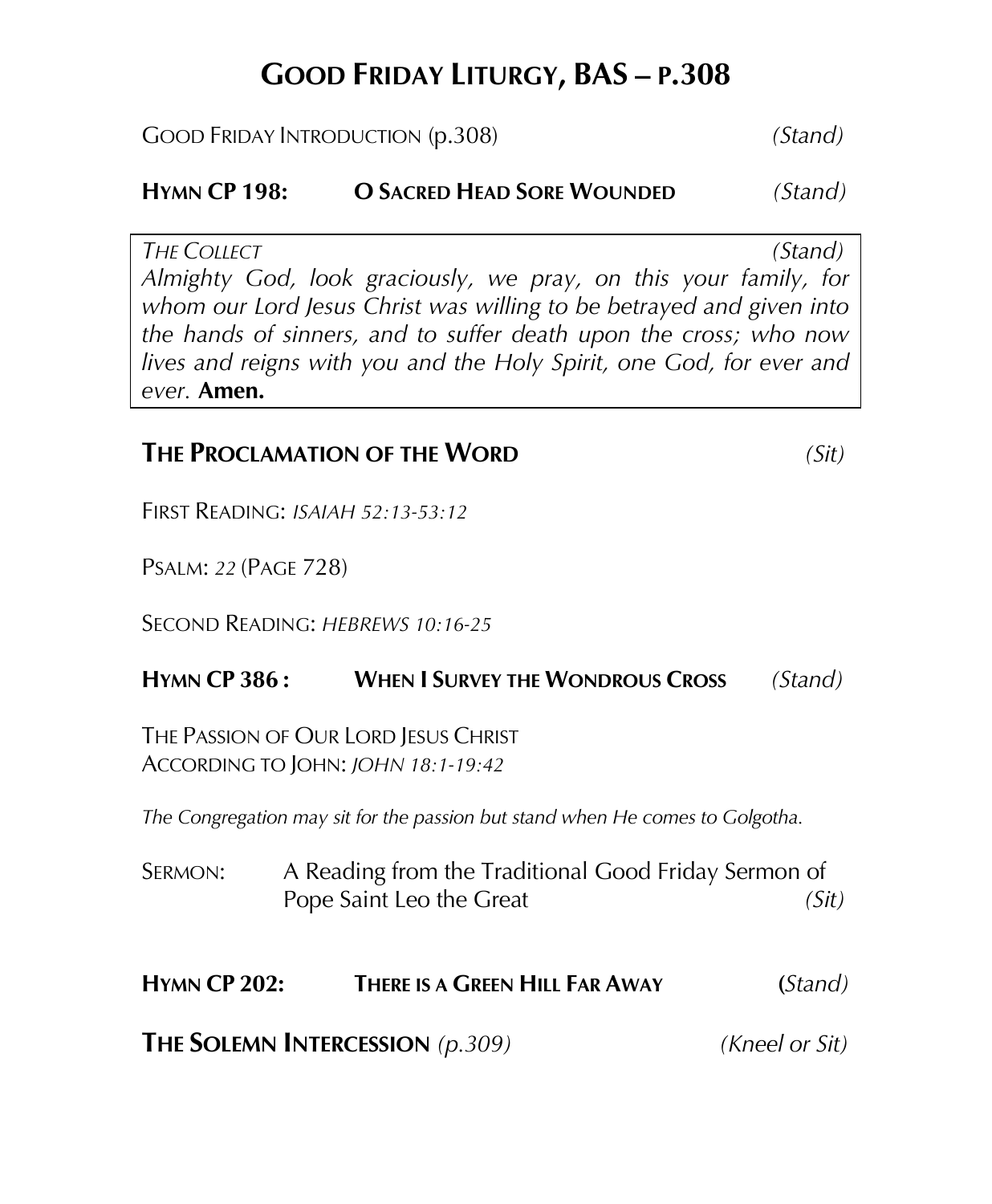**ANTHEM I :** The Reproaches: Paraphrased on p.314-316 *(Kneel or Sit)*

*Sung by the Choir of All Saints, Margaret Street, London Directed by Harry Bramma Refrain: Holy God, Holy and Mighty, Holy and Immortal, have mercy on us.* 

#### **THE VENERATION OF THE CROSS**

**ANTHEM II:** Sing My Tongue the Glorious Battle*(Kneel or Sit)*

*English Hymnal 517, Tune PANGE LINGUA Mode iii Sung by the Choir of Wakefield Directed by Jonathan Bielby*

#### **Refrain:**

*Faithful Cross! Above all other One and only noble Tree! None in foliage, none in blossom, None in Fruit thy peer may be; Sweetest wood and sweetest iron! Sweetest weight is hung on thee.* 

Sing; my tongue, the glorious battle, Sing the ending of the fray; O'er the cross, the victor's trophy, Sound the loud triumphant lay: Tell how Christ, the world's Redeemer, As a victim won the day.

#### **Refrain:**

God in pity saw man fallen, Shamed and sunk in misery, When he fell on death by tasting Fruit of the forbidden tree: Then another tree was chosen Which the world from death should free.

#### **Refrain:**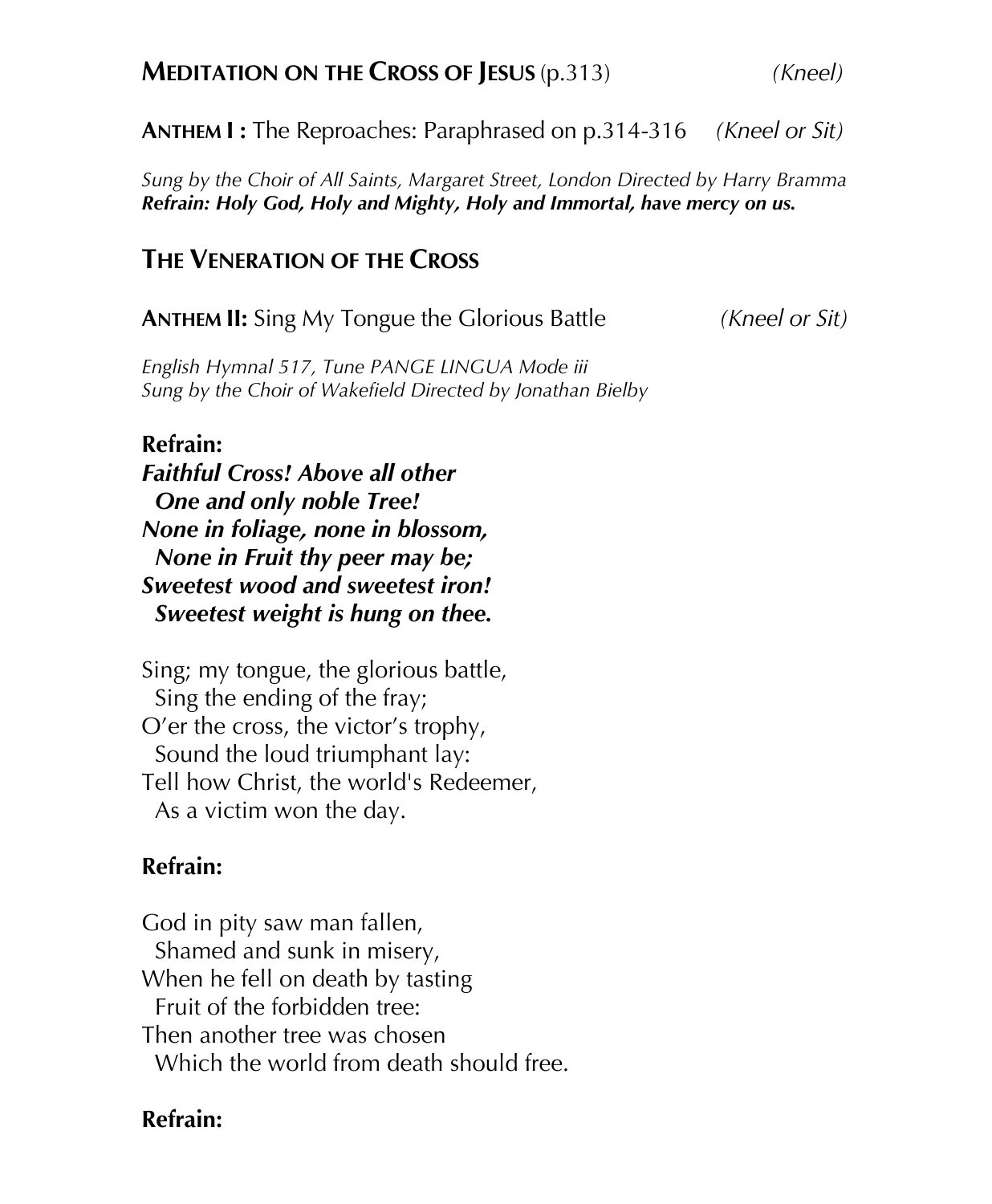Therefore when the appointed fulness Of the holy time was come, he was sent who maketh all things Forth from God's eternal home: Thus he came to earth, incarnate, Offspring of a maiden's womb.

#### **Refrain:**

Thirty years among us dwelling, Now at length his hour fulfilled, Born for this, he meets his Passion, For that this he freely willed, On the cross the Lamb is lifted, Where his life-blood shall be spilled.

#### **Refrain:**

Bend thy boughs, O Tree of Glory, Thy too rigid sinews bend; For awhile the ancient rigour That thy birth bestowed, suspend; And the King of heavenly beauty On thy bosom gently trend.

## **Refrain:**

Thou alone wast counted worthy This world's Ransom to sustain, That a shipwrecked race might ever Thus a port of refuge gain, With the sacred Blood anointed From the Lamb for sinners slain.

## **Refrain:**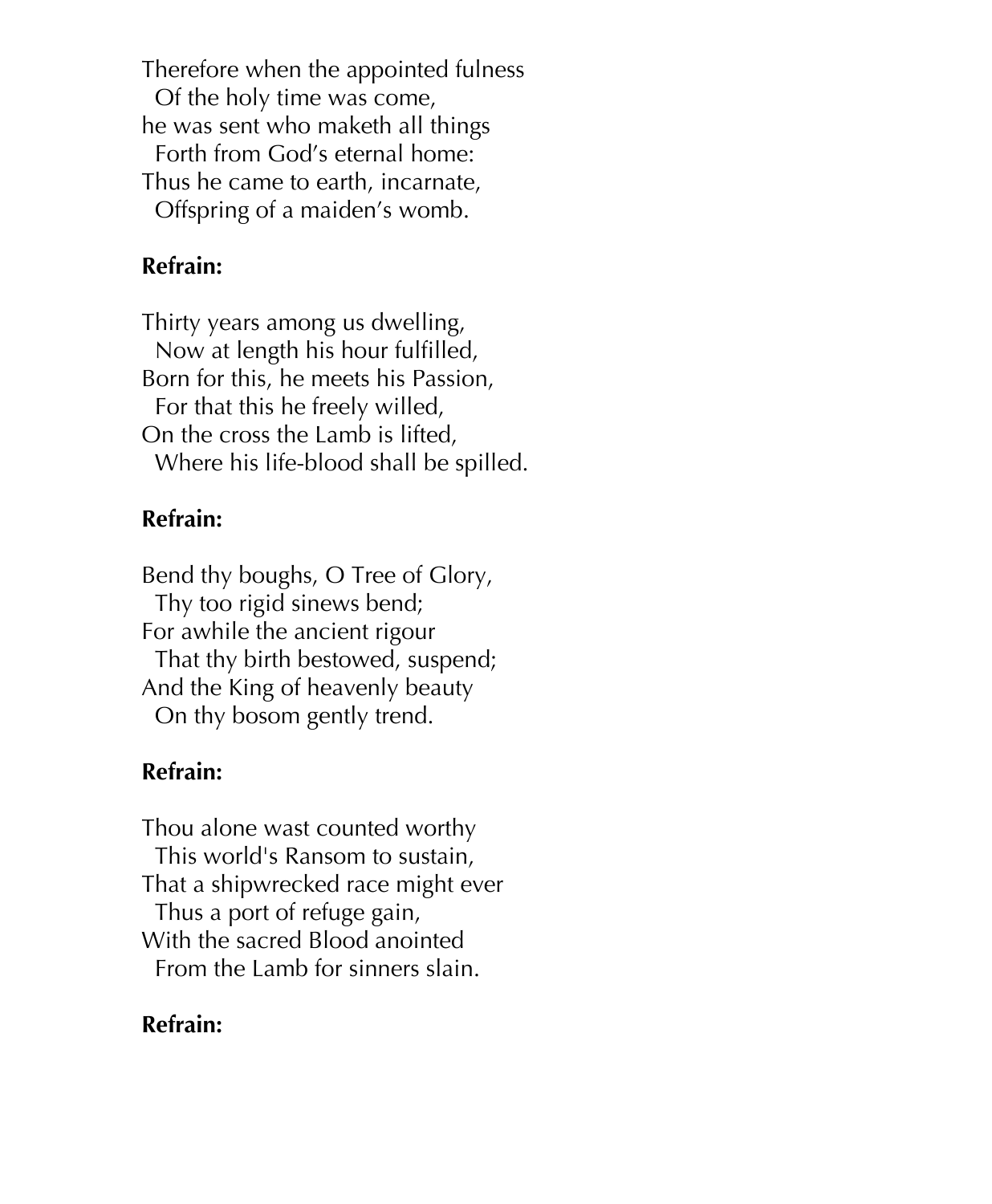He endured the nails, the spitting, Vinegar and spear and reed; From that holy Body piercèd Blood and water both proceed: Earth and stars and sky and ocean By that flood from stain are freed.

#### **Refrain:**

To the Trinity be glory, To the Father and the Son, With the co-eternal Spirit, Ever Three and ever One, One in love and one in splendour, Whole unending ages run. Amen.

*LATIN, Venantius Fortunatus 530-609 Translated by Percy Deamer 1867-1936 &J.M. Neale 1818-1866*

#### **MASS OF THE PRESANCTIFIED** (p.317)

*PRAYER BEFORE COMMUNION (Remain Standing) Holy God, your Son Jesus Christ carried our sins in his own body on the tree, so that we might have life. May we and all who remember this day find new life in him, now and in the world to come, where he lives with you and the Holy Spirit, for ever and ever.* **Amen.**

**THE LORD'S PRAYER** (p.318) *(Kneel or Sit)* **COMMUNION**

*PRAYERS AFTER COMMUNION (Remain Kneeling or Sitting) Lord Jesus Christ, Son of the living God, we pray to you to set your passion, cross, and death between your judgment and our souls, now and in the hour of our death. Give mercy and grace to the living, pardon and rest to the dead, to your holy church peace and concord, and to us sinners everlasting life and glory; for with the Father and the Holy Spirit, you live and reign, one God, now and for ever.* **Amen.**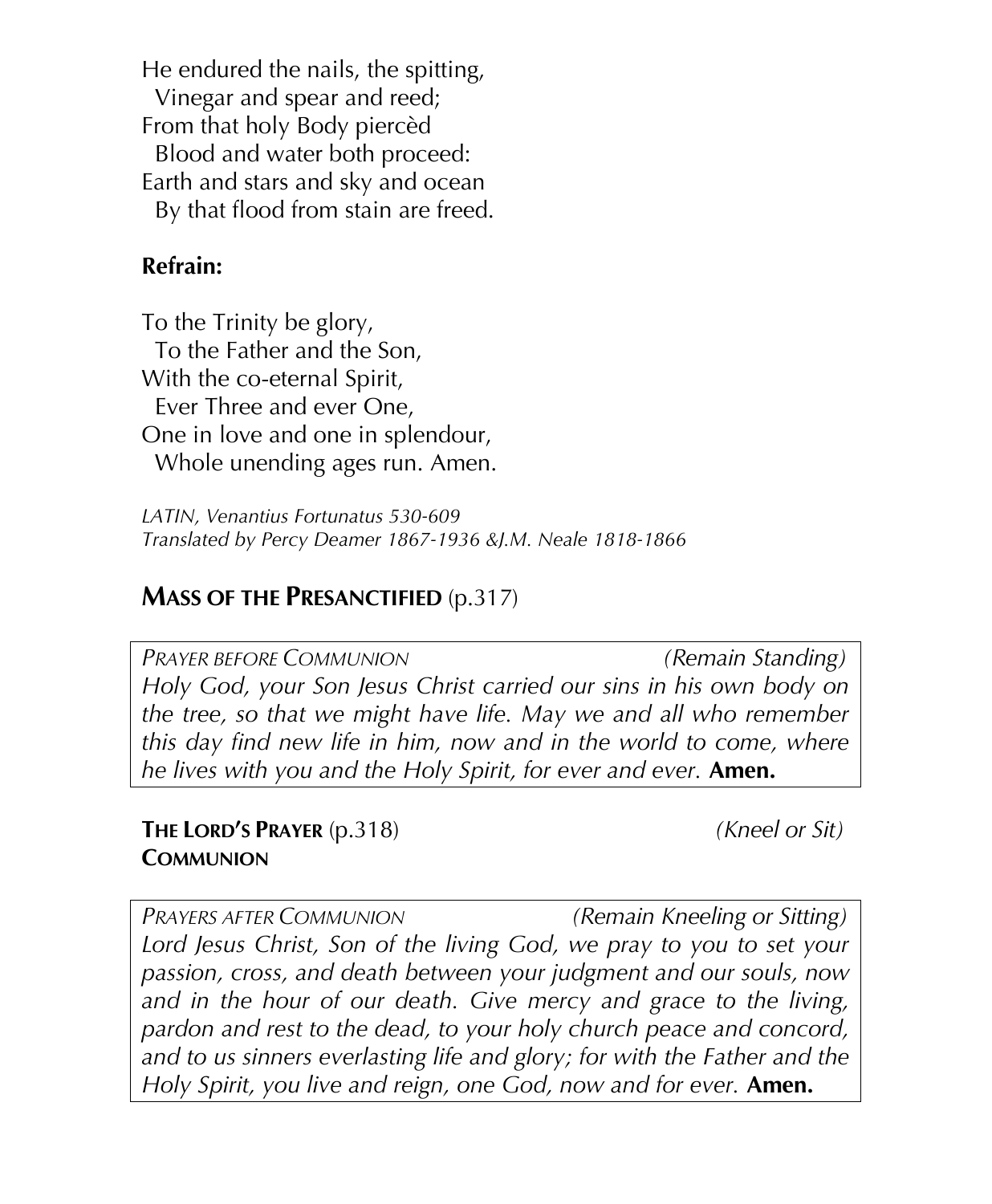CLOSING PRAYER (p.320)